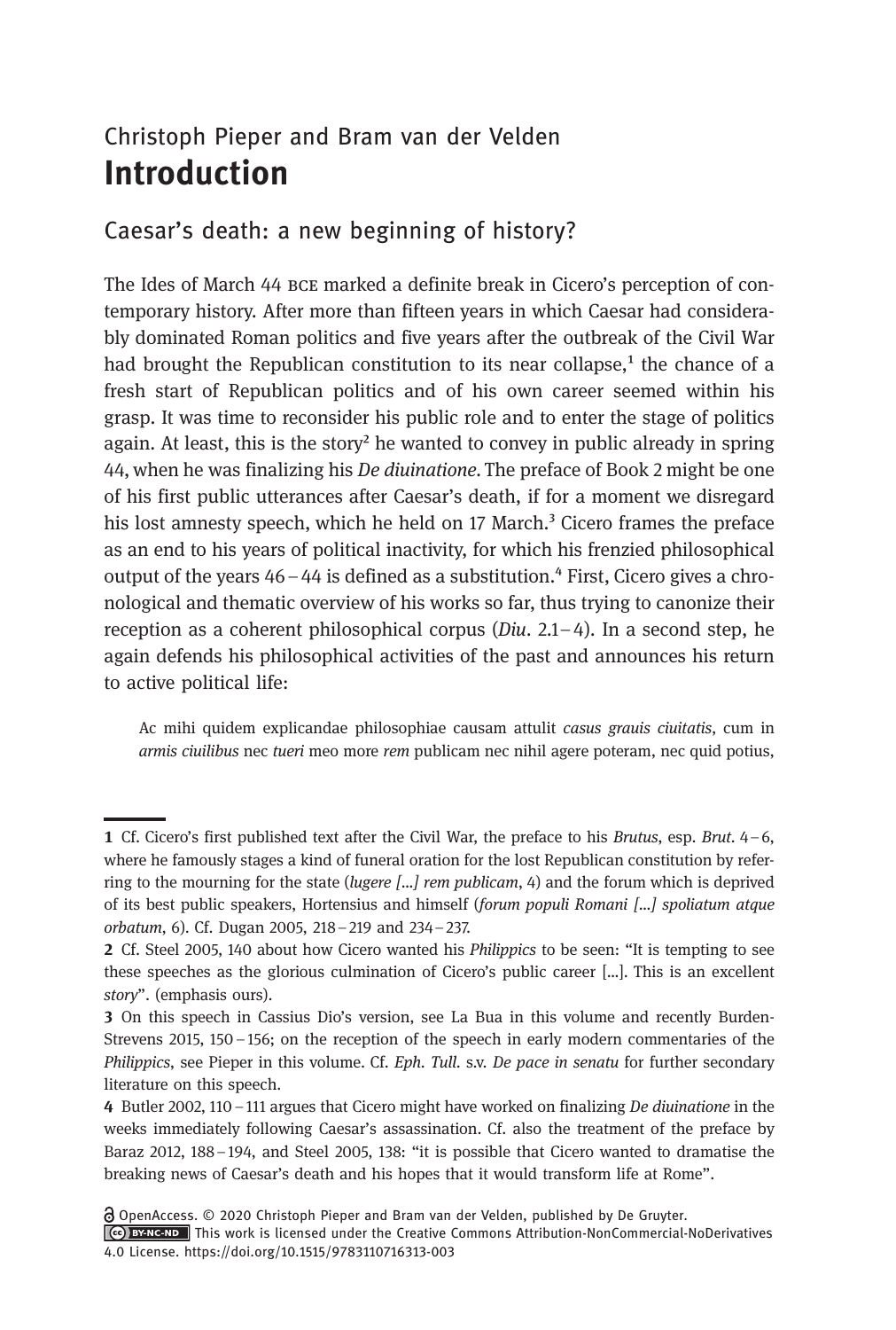quod quidem me dignum esset, agerem reperiebam. Dabunt igitur mihi ueniam mei ciues, uel gratiam potius habebunt, quod, cum esset in unius potestate res publica, neque ego me abdidi neque deserui neque adflixi neque ita gessi quasi homini aut temporibus iratus, neque porro ita aut adulatus aut admiratus fortunam sum alterius, ut me meae paeniteret.

Id enim ipsum a Platone philosophiaque didiceram, naturales esse quasdam conuersiones rerum publicarum, ut eae tum a principibus tenerentur, tum a populis, aliquando a singulis. Quod cum accidisset nostrae rei publicae, tum pristinis orbati muneribus haec studia renouare coepimus, ut et animus molestiis hac potissimum re leuaretur et prodessemus ciuibus nostris qua re cumque possemus. In libris enim sententiam dicebamus, contionabamur, philosophiam nobis pro rei publicae procuratione substitutam putabamus. Nunc quoniam de re publica consuli coepti sumus, tribuenda est opera rei publicae, uel omnis potius in ea cogitatio et cura ponenda; tantum huic studio relinquendum, quantum uacabit a publico officio et munere.<sup>5</sup>

The cause of my becoming an expounder of philosophy sprang from the grave condition of the State during the period of the Civil War, when, being unable to protect the Republic, as had been my custom, and finding it impossible to remain inactive, I could find nothing else that I preferred to do that was worthy of me. Therefore my countrymen will pardon me rather they will thank me—because, when the State was in the power of one man, I refused to hide myself, to quit my place, or to be cast down; I did not bear myself like one enraged at the man or at the times; and, further, I neither so fawned upon nor admired another's fortune as to repent me of my own.

For one thing in particular I had learned from Plato and from philosophy, that certain revolutions in government are to be expected; so that states are now under a monarchy, now under a democracy, and now under a tyranny. When the last-named fate had befallen my country, and I had been debarred from my former activities, I began to cultivate anew these present studies that by their means, rather than by any other, I might relieve my mind of its worries and at the same time serve my fellow-countrymen as best I could under the circumstances. Accordingly, it was in my books that I made my senatorial speeches and my forensic harangues; for I thought that I had permanently exchanged politics for philosophy. Now, however, since I have begun to be consulted again about public affairs, my time must be devoted to the State, or, rather, my undivided thought and care must be fixed upon it; and only so much time can be given to philosophy as will not be needed in the discharge of my duty to the commonwealth.

The passage clearly marks the historical break with the sharp 'then/now'-dichotomy (attulit as perfect tense vs. nunc with present tense tribuenda est towards the end of the quotation). The period of the Civil War (*in armis ciuilibus*), which according to this passage lasted until Caesar's death and thus until the end of his sole reign (in unius potestate res publica), has finally been replaced by a new phase of public engagement (publicum officium et munus) for Cicero. It is obvi-

Cic. Diu. 2.6–7. Transl. Falconer 1923.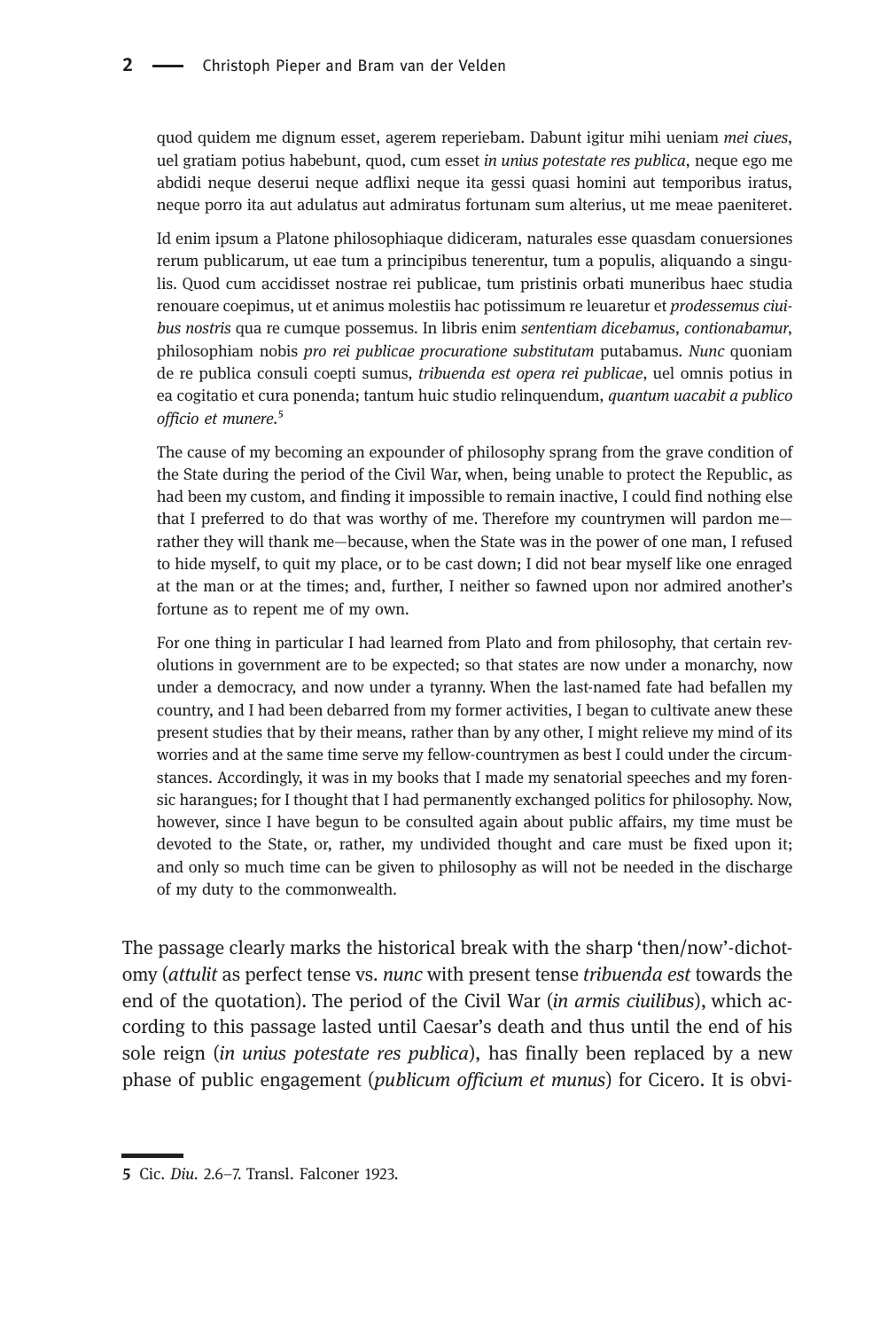ously of another quality than the time devoted to his previous philosophical studies.

These, however, Cicero frames by political connotations as well:<sup>6</sup> his fellow citizens are presented as the judges of Cicero's philosophical engagement (dabunt [...] ueniam mei ciues], which they should condone because it has been useful for them (*prodessemus ciuibus nostris*). So even if he expresses a turning point in his biography as politician and philosopher in April 44, his former treatises are nonetheless described as an (albeit alternative) way of giving his political vote (sententiam dicebamus) and of speaking in front of the assembly of the people (contionabamur)—in short: he "considered philosophy as a substitute for administering the state" (pro rei publicae procuratione substitutam). The political change in Rome means no ontological change of character for Cicero, but one of gradation or better, of intensification: the new political circumstances give rise to a more immediate political engagement, which relegates philosophy to the realms of dignified *otium* again.<sup>7</sup> In the words of Jonathan Zarecki, philosophical works after Caesar's death "provide insight into Cicero's decision to *cast off the* guise of retired elder statesman".<sup>8</sup>

It is telling, however, that Cicero probably did not write this preface in Rome, the place where according to his own conviction Roman politics should be conducted,<sup>9</sup> but in one of his villas where he had been living most of the time since mid-April 44. The situation in Rome was not as glorious as the preface to De diuinatione 2 suggests. Caesar was dead, but many Romans, instead of rejoicing and taking the chance to throw off the yoke of his dominatus, wanted him back and gladly welcomed Antony's attempts to continue Caesar's politics. Caesar was not only present in everyone's mind, but in a certain way still exercised his power.<sup>10</sup>

Cf. Butler 2002, 110–111 on the political language used in this passage.

Cf. Baraz 2012, 194: Cicero again is a political persona with philosophical interests, whereas before Caesar's death, he has been a philosophical *persona* with political interests (cf. *ibid.*, 191). On Cicero's manipulative use of otium in his rhetorical and philosophical works in the late 50s, see Steel 2005, 63–82. Fox 2007, 231–232 argues differently: according to him, the multiplicity of Ciceronian personae, which could be condensed in the philosophical works, is what really interested Cicero.

Zarecki 2014, 136 (emphasis ours).

<sup>9</sup> Cf. Cicero's famous anecdote in Planc. 66 about the Romans not taking notice of his Sicilian quaestorship, which he concludes with the remark feci ut postea cotidie praesentem me uiderent, habitaui in oculis, pressi forum ("I saw to it that afterwards they saw me personally on a daily basis;Ilived in front of their eyes, I was glued to the forum."); cf. also Q. Cicero (?), Comment. pet. 2 (the invitation to repeat as a mantra: [nouus](http://www.perseus.tufts.edu/hopper/morph?l=novus&la=la&can=novus0&prior=est) [sum](http://www.perseus.tufts.edu/hopper/morph?l=sum&la=la&can=sum0&prior=novus), [consulatum](http://www.perseus.tufts.edu/hopper/morph?l=consulatum&la=la&can=consulatum0&prior=sum) [peto,](http://www.perseus.tufts.edu/hopper/morph?l=peto&la=la&can=peto0&prior=consulatum) [Roma](http://www.perseus.tufts.edu/hopper/morph?l=Roma&la=la&can=roma0&prior=peto) [est](http://www.perseus.tufts.edu/hopper/morph?l=est&la=la&can=est1&prior=Roma)).

<sup>10</sup> The letters to Atticus from 7 and 8 April (Att. 14.1 and 2) show the fixation of parts of the Roman upper class on Caesar, who, although dead, still serves as a kind of political legitimation.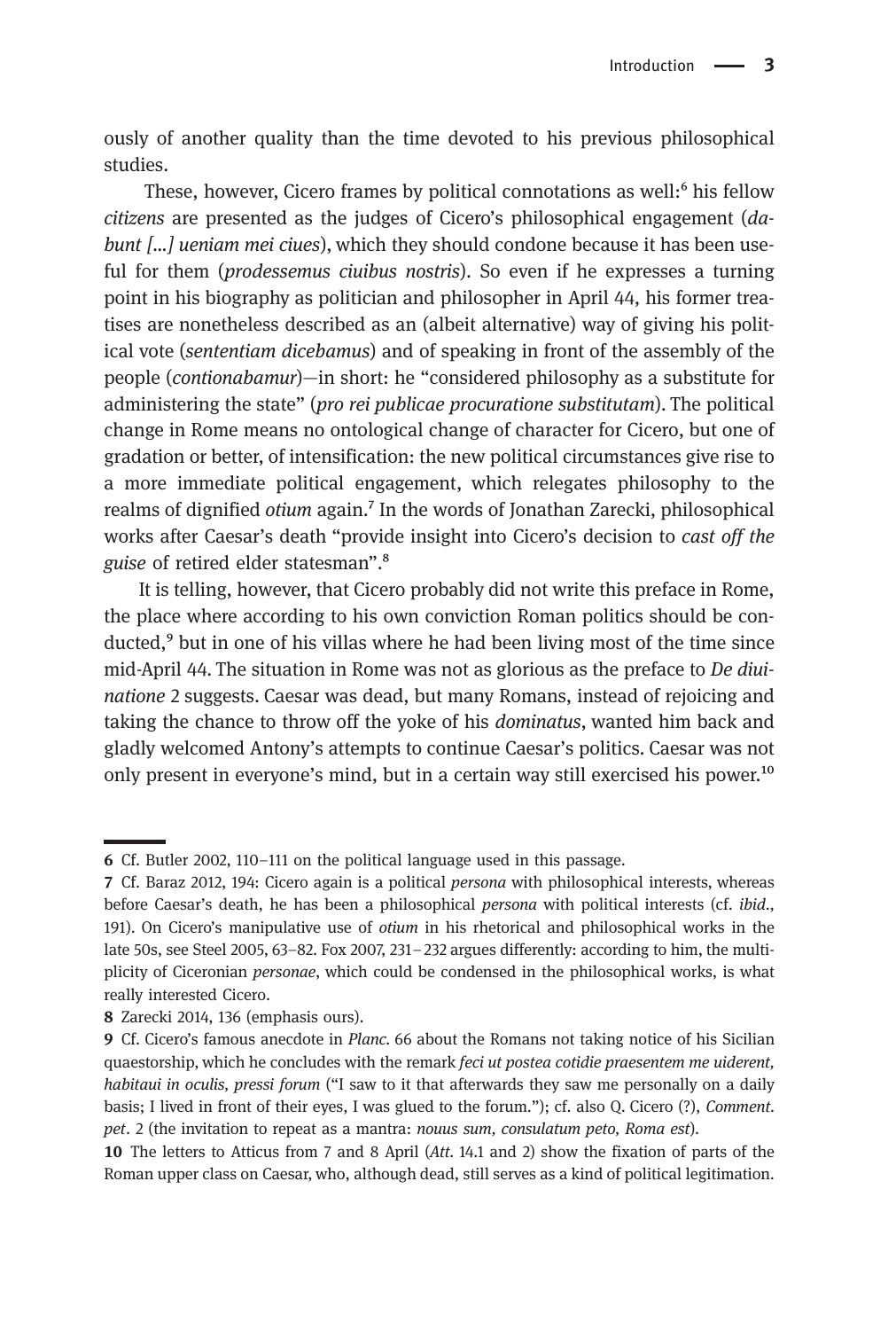It seemed to Cicero that while the Romans had killed a dictator, the tyranny (exercised by Antony in tandem with the decrees of the deceased Caesar) was still powerfully present.<sup>11</sup> This led to a huge restlessness on Cicero's part, who not only seems to have changed his location almost daily (Att. 14.2.4), but also to have swung violently from excitement and hope to depression and resignation.<sup>12</sup> One example of this is his floating attitude towards Antony: until summer 44 he wished to maintain his *amicitia* with Antony (at least on the surface) in order to be able to negotiate with him (e.g.,  $Att. 14.13B$ ,  $Fam. 16.23$ ), while at the same his disquiet because of Antony's tyrannical behaviour grew into fear even for his own life (*Fam.* 12.2; 12.3; 12.22).<sup>13</sup>

It would take another four months before he finally returned to Rome and intervened in the public debate in the senate, at first almost unwillingly and only because his presence was required at a meeting, during which he held his first Philippic Oration. According to Stephen Usher, this first, not the (fictitious) second Philippic was ultimately the point of no return for Cicero's enmity with Antony, $14$  and thus defined the role Cicero would play in public from this moment onwards: that of the arch-enemy of Mark Antony and fierce defender of the Republican case. Interestingly, exactly at the same time, in autumn 44, he was also working on his last philosophical work, De officiis. Here he set out his ideal of political virtues and distanced himself definitively from both Caesar and Pompey by accusing them both of political actions that were driven by egoistic power ambitions, thus including the work explicitly into his old/new activity as first-rank politician (see below pp.  $9-10$ ).<sup>15</sup>

The influence of Caesar's decrees on the political debate of the time is mentioned several times, e.g. Att. 14.6.2, 14.10.1 (ut omnia facta, scripta, dicta, promissa, cogitata Caesaris plus ualerent quam si ipse uiueret, "that all deeds, writings, sayings, promises and thoughts of Caesar have more influence now than if he was still living"), 14.13.6; see Bellincioni 1974, 123–128.

Cf. Att. 14.14.2 (sublato enim tyranno tyrannida manere uideo) and also, e.g., Att. 14.4.1 (equidem doleo […] non una cum libertate rem publicam recuperatam ("I myself lament […] that the state has not been rescued together with freedom").

<sup>12</sup> Cf. Van der Blom 2003, 290-295.

<sup>13</sup> Cf. Usher 2010 and Van der Blom 2003, 295–299, who stresses the impossibility of any lasting appeasement between the two very different characters with completely opposing political interest. Another example are the Ides of March which are first defined as Cicero's only pleasure (Att. 14.6.1; 14.13.3), but soon have the flaw of not having had the result Cicero wanted (Att. 14.22.2); cf. Butler 2002, 108.

<sup>14</sup> Cf. Usher 2010.

Cf. Off. 3.82–84; Dyck 1996, 602–603 ad loc. draws attention to the embeddedness of the passage in the political situation of late 44 and refers to Strasburger 1990, 90–91 for the "riskiness of the passage, which, once published, would remove any chance of compromise with the Caesar-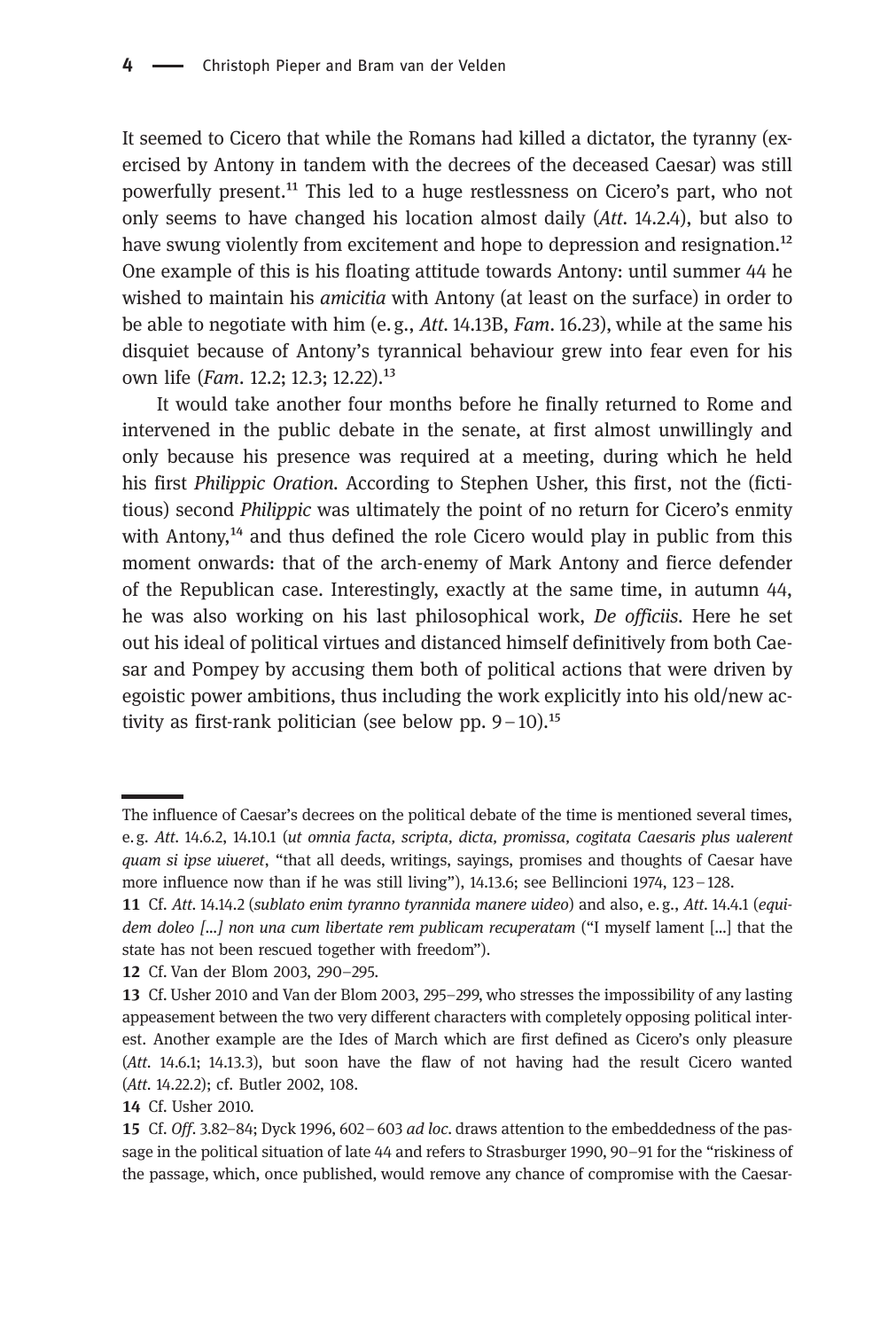The first Philippic was met with approval by Cassius (Fam. 12.2), the second by Atticus (Att. 16.11), and in November 44 young Octavian unceasingly urged Cicero to return to active politics.<sup>16</sup> Some months later, in February 43, he wrote to his close friend Lucius Papinius Paetus that he was continuously attempting to protect the safety and freedom of his fellow citizens (sic tibi, mi Paete, persuade, me dies et noctes nihil aliud agere, nihil curare, nisi ut mei ciues salui liberique sint, Fam. 9.24.4). This last quotation refers to Cicero's definitive fight against Mark Antony in what we now know as *Philippics*  $3-14$ , speeches delivered between 20 December 44 and 21 April 43, a time during which Antony was declared a public enemy and was finally besieged and defeated at Mutina by the two consuls Hirtius and Pansa, who both lost their lives during the expedition. Cicero's Philippics represent the most powerful anti-Antonian propaganda of the time. But his fight had the failure—or at least the potential to fail—already written into it from its beginning. As Bishop in this volume argues, Cicero explicitly reflected on the concept of potential failure on a meta-textual level in these speeches in order to shape his own persona as a kind of Demosthenes rediuiuus. On the other hand, there was also unwanted and real failure resulting from his fatal tendencies to wrongly interpret the political climate in Rome. Especially dangerous was his over-estimating his own role and his under-estimating some of his fellow politicians, most of all young Octavian.<sup>17</sup> In incredibly patronizing terms he guaranteed the senators that the "youngster"<sup>18</sup> would always remain faithful to Cicero's senatorial faction—implying that it would always be possible for him to lead Octavian with his advice.<sup>19</sup> Octavian, however, turned out not to be a naive puer, but a ruthless politician. Thus, at the end, Cicero's hope that his engagement in politics after the Ides of March could change the course of history turned out to be wrong. The price he had to pay for his error

ian party"; cf. also Van der Blom 2003, 304, who speaks of Cicero advocating a "surgical" solution with regard to Caesar's murder.

<sup>16</sup> Cf. Att. 15.11.6: deinde ab Octauiano cotidie litterae ut negotium susciperem, Capuam uenirem, ut iterum rem publicam saluarem ("Furthermore, daily letters from Octavian: I should take up office again, I should come to Capua, I should again save the state.").

Cf. e.g. Gelzer 1969, 409: "Sein Fehler war […], daß er seinen wirklichen Einfluß auf den Gang der großen Politik überschätzte". Cf. also below p. 7.

Cf. Phil. 3.3 (paene potius puer), Ep. Brut. 1.18.3. See Manuwald 2007, vol. 1, 94 with further literature in n. 243.

Cf. Phil. 5.51 (promitto, recipio, spondeo, patres conscripti, C. Caesarem talem semper fore ciuem, qualis hodie sit, qualemque eum maxime uelle esse et optare debemus) with Manuwald 2007, vol. 2, 723–724.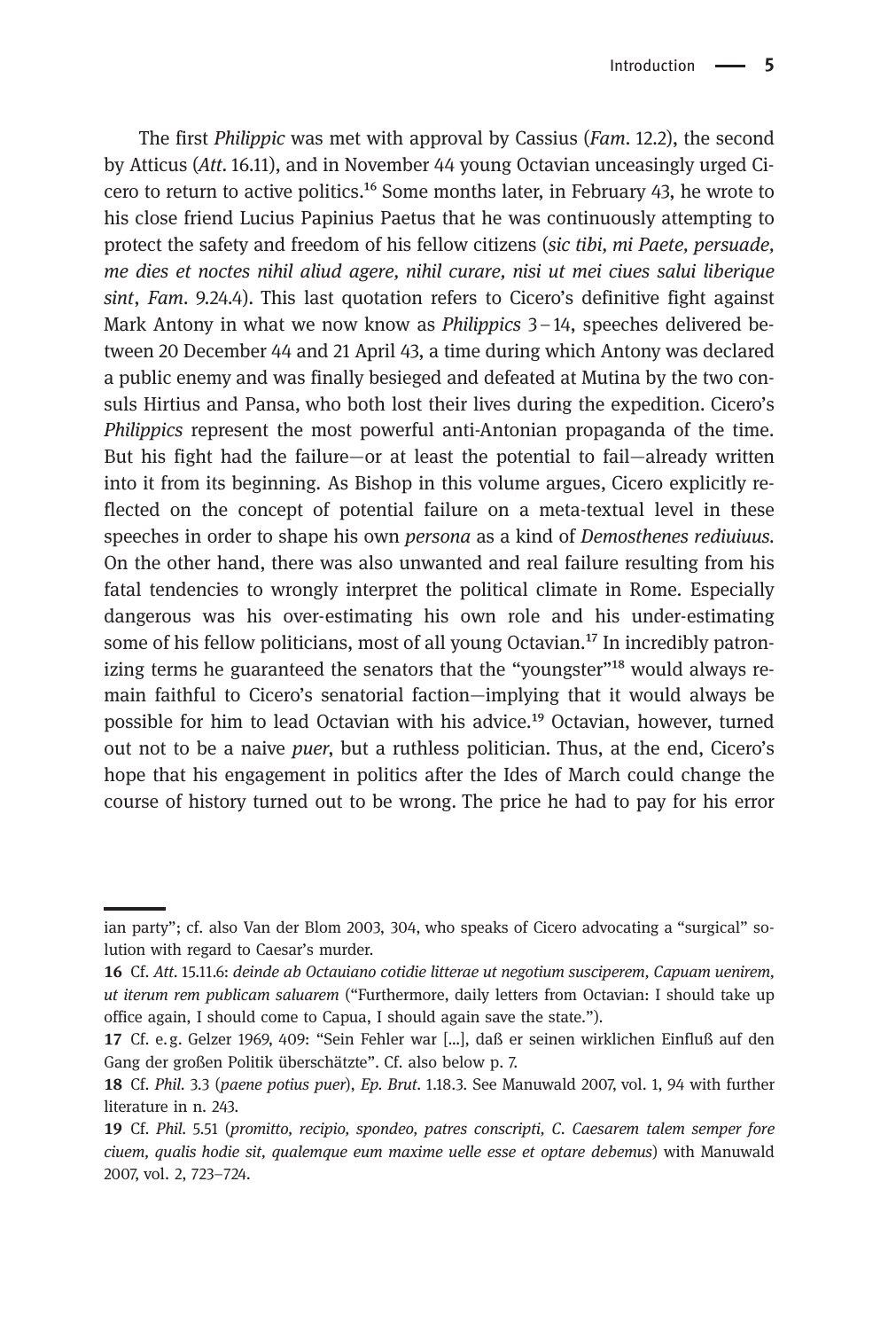was enormous: the conciliation of Antony and Octavian and the ensuing proscription led to his death and silenced Cicero's voice forever.<sup>20</sup>

## Reading Cicero's last years

"The manner of his death brought Cicero praise and sympathy from the writers of Antiquity. His life and character have evoked more varied reactions".<sup>21</sup> It is indeed a common strategy to begin a description of Cicero's life with the end—see for example the biographies by Kathryn Tempest and Emanuele Narducci.<sup>22</sup> It was not very difficult to read his death as a moment that sealed a life in the service of the state, passionately engaged with liberty and Republican constitution and against tyranny and the undermining of the political mos maiorum.<sup>23</sup> If one interprets his last moments in such a way, one very much follows the paths of reception which Cicero himself had tried to set out in his final years―generally, it has been shown in recent years how important Cicero's project of self-fashioning has been for his later reception.<sup>24</sup>

After Caesar's death, he was keen on stressing the consistency of his career, especially (as the quotation from De diuinatione has shown) on harmonizing his absence from politics with his renewed active role. He therefore re-invented his role as homo consularis and linked the events of 44 and 43 closely with his consular fight against Catiline in 63 and with his opposition to Clodius in the 50s.<sup>25</sup> The message was simple: Cicero was fighting for the good cause of the free Re-

**<sup>20</sup>** Butler 2002, 123 is a very suggestive reading of Plut. Ant. 20.3 – 4 arguing for Antony's major responsibility for Cicero's death; see Keeline in this volume for an important modification of this traditional view. Bellincioni 1974 is a very detailed treatment (closely following the Ciceronian sources) of the last two years of Cicero's life.

<sup>21</sup> Mitchell 1991, 324.

<sup>22</sup> Cf. Narducci 2009, Tempest 2011. "Cicero's death came at the end of the most intense period of personal and political activity of his life", as Zarecki 2014, 159 puts it, heavily leaning on the image Cicero wanted to convey of the last one and a half years of his life.

<sup>23</sup> For the almost exclusive focus on his death in early imperial literature, see Gowing 2013, 238. See Bishop 2019; La Bua 2019, 16–54; Keeline 2018, 2–3. Cf. also Zarecki 2014, 149: "Cicero was successful in assassinating Antony's character" (with the Philippics).

<sup>25</sup> Cf. esp. the famous beginning of the second Philippic (2.1): Quonam meo fato, patres conscripti, fieri dicam, ut nemo his annis uiginti rei publicae fuerit hostis, qui non bellum eodem tempore mihi quoque indixerit? […] Tu ne uerbo quidem uiolatus, ut audacior quam Catilina, furiosior quam Clodius uiderere, ultro me maledictis lacessisti.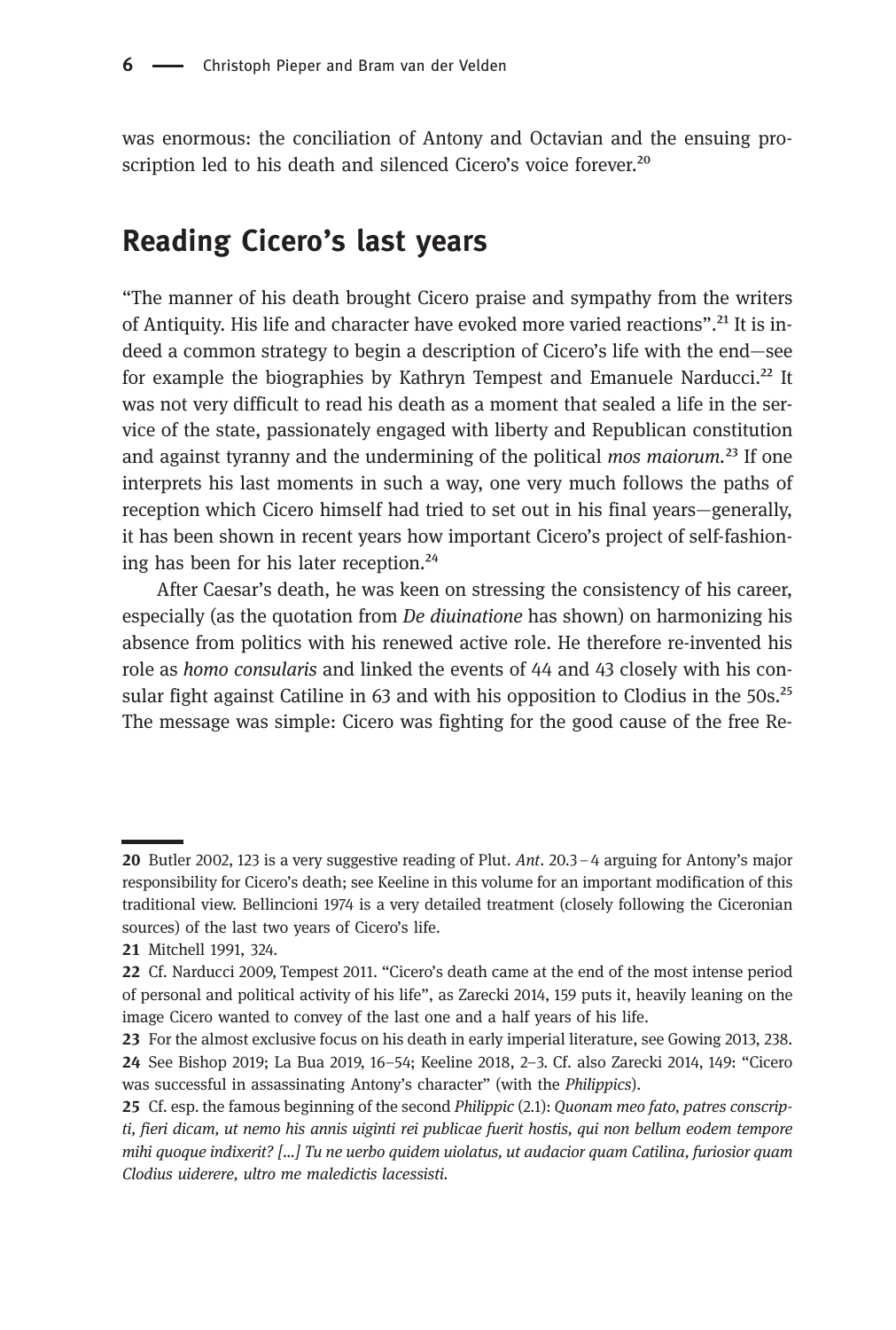public and against the enemies of the state.<sup>26</sup> This is at least how Cicero wanted to frame his actions, and this is how especially his death was indeed perceived by many later readers: as a symbolic act, as the end of a political era, as the silencing of a voice that represented the Roman state under Republican constitution. The fascination with Cicero's death and the act of resistance which it represented elicited a variety of responses throughout history, all the way from early imperial declaimers who debated whether Cicero should have burnt the Philippics in exchange for Antony's pardon (as discussed by Keeline and Bishop in this volume), to (early) modern playwrights for whom Cicero's death served as a symbol of political steadfastness (as studied by Manuwald in this volume).

But it was not merely Cicero's death which captured the imagination of later authors. Many important themes in Cicero's life and work from this period, all neatly encapsulated in the quotation from De diuinatione at the start of this chapter, would have a wide-ranging reception in later periods.

1. One of these themes is that of Cicero's work from this period as his swan song, the crowning achievement of his life's literary work. As mentioned previously, Cicero's preface appears to suggest that his philosophical oeuvre would soon be coming to a close, and that *De diuinatione* will be the Spätwerk in that oeuvre.<sup>27</sup> The *Philippics* similarly have an air of finality to them, as Bishop shows in Chapter  $2^{28}$  In these speeches the possibility is embedded that Cicero's resistance will not be successful, just as Demosthenes' Philippics were ultimately doomed to fail, and would eventually lead to his death. Consequently, even more than in other political speeches, Cicero appears to be actively involved in shaping his post-mortem reception, with his 'noble failure' of the Philippics as an important role in that reception. As Cédric Scheidegger Lämmle notes, Cicero takes

<sup>26</sup> As an example from literature almost chosen at random, cf. Manuwald 2007, vol. 1, 91–92: "Cicero's proclaimed aim was to defend the res publica and the liberty of the Roman people against those who strove for sole rulership and violated basic Republican principles".

<sup>27</sup> Cf. Bringmann 1971, 191 (our emphasis): "Allein die Tatsache, daß er hier eine Übersicht über das bisher Geleistete gibt, spiegelt die Überzeugung des Verfassers wider, daß sein philosophisches Werk zu einem gewissen Abschluß gekommen sei" (namely through Caesar's death, not because the thematic range has been fully treated). On the concept of Spätwerk, see Scheidegger Lämmle 2016 (for Cicero, ibid., 75–109).

<sup>28</sup> On Cicero's failure see also Steel 2005, 115–146, who shows that "Cicero used writing to impose a form of success upon a situation which was, actually or potentially, one of failure" (115); cf. also Steel 2002, 226–233 on the failure of Cicero's emphatic concept of oratory as such: Cicero's oratory was not the most important aspect of Rome's politics in the 60s, 50s and 40s, his speeches hardly ever were decisive for political decisions (Pompey's command, Caesar's command in Gaul etc.).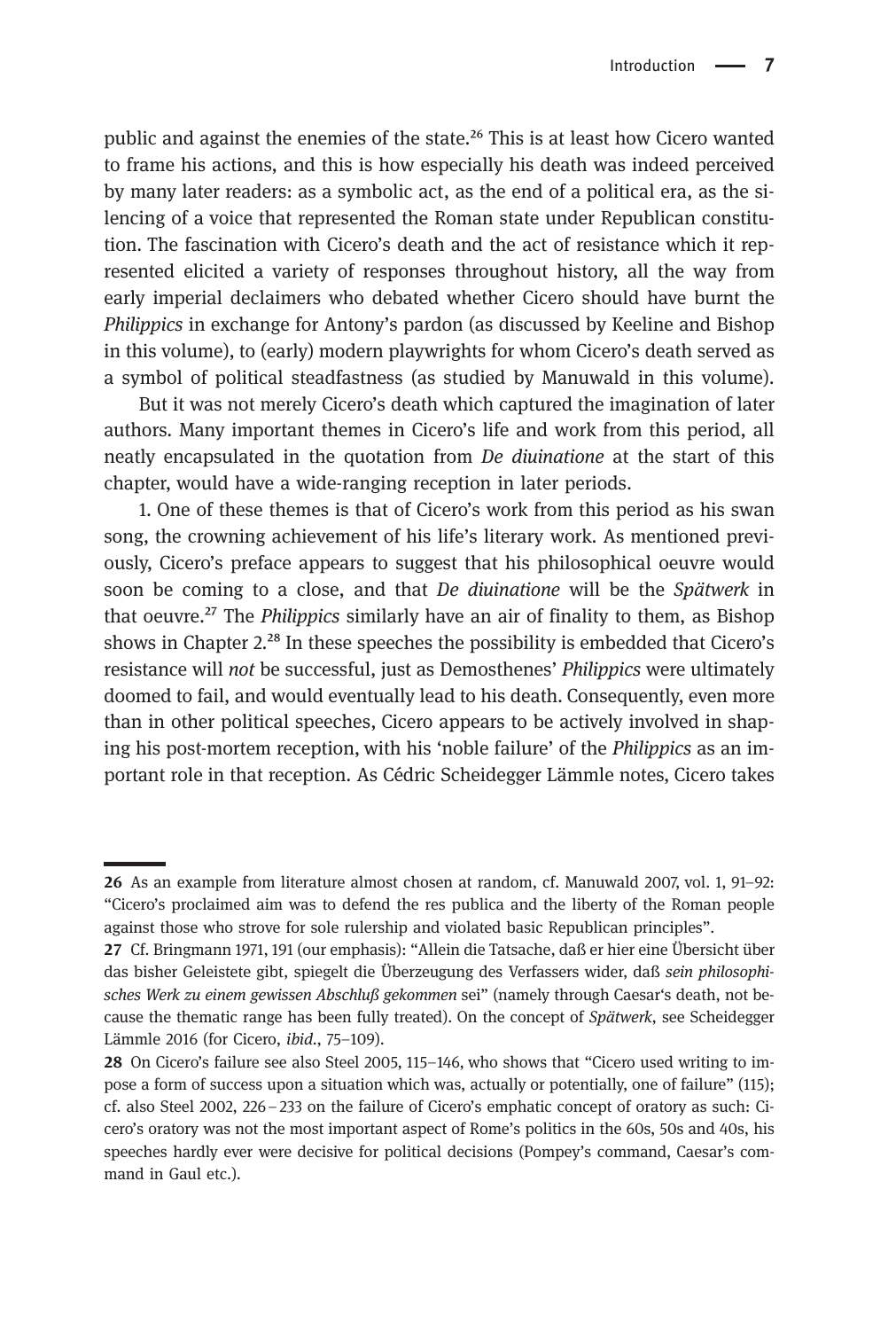pains to portray himself as an old man who values his dignity higher than his life, and the *Philippics* as a testament to that conviction.<sup>29</sup>

In his depiction of the work of this period as his Spätwerk, Cicero appears to have been successful. In an influential article Kaster has shown that the early imperial declaimers almost exclusively focused on Cicero's final years and the eventual failure of his political battle.<sup>30</sup> Declamation then shaped other imperial genres, as Keeline's recent book has argued convincingly.<sup>31</sup> We might find a reflection of the declamatory tradition in Cassius Dio's version of the Philippics. Famously he condenses the 14 speeches into one long speech by Cicero (Dio Cass. 45.18–47) and has Q. Fufius Calenus react to them in one of the harshest anti-Ciceronian texts that have been preserved from Antiquity (Dio Cass.  $46.1-28$ ).<sup>32</sup> Within Dio's narrative, the reason for Cicero to deliver his speech are several omens and portents that seem to predict the fall of the state. Among them

καὶ πνεῦμα μέγα ἐπιγενόμενον τάς τε στήλας τὰς περὶ τὸ Κρόνιον καὶ περὶ τὸν τῆς Πίστεως νεὼν προσπεπηγυίας ἀπέρρηξε καὶ διεσκέδασε, καὶ τὸ ἄγαλμα τὸ τῆς ᾿Aθηνᾶς τῆς Φυλακίδος, ὃ πρὸ τῆς φυγῆς ὁ Κικέρων ἐς τὸ Καπιτώλιον ἀνετεθείκει, κατέβαλε καὶ κατέθραυσε. Καὶ τοῦτο μὲν καὶ αὐτῷ τῷ Κικέρωνι τὸν ὄλεθρον προεδήλωσε.<sup>33</sup>

also a mighty windstorm occurred which snapped off and scattered the tablets erected about the temple of Saturn and the shrine of Fides and also overturned and shattered the statue of Minerva the Protectress, which Cicero had set up on the Capitol before his exile. This, now, portended death to Cicero himself.

In Dio's version, then, Cicero seems to be aware that the speech he is going to deliver will lead more or less directly to his death. We find the idea all the way up to the early modern period. When Muret in 1573/1574 introduces De officiis—another work that is part of Cicero's philosophical Spätwerk—to his students, he highlights the fact that it was written by Cicero iam senex and thereby constitutes the prope ultimus illius praestantis ingenii fetus (see Del Giovane in this volume). In this, he was following a long tradition. Bruni, for instance, could call the first Philippic the Ciceronis uelut optimi poete extremus actus (see Jansen in this volume). Pieper in this volume generalizes this observation

<sup>29</sup> Cf. Scheidegger Lämmle 2016, 106-109.

Cf. Kaster 1998, 262–263; He suggests that the declaimers felt similar as Cicero: as "brilliant, yet utterly impotent orators" they were "unable to work [their] will[s] upon a political world in which speech had been shoved to the margins" (262).

**<sup>31</sup>** Keeline 2018.

**<sup>32</sup>** In Zieliński 1929, 280 – 288 the speech is part of what he calls "Cicerokarikatur"; see also La Bua in this volume with further references.

<sup>33</sup> Dio Cass. 45.17.3-4, transl. Cary 1916.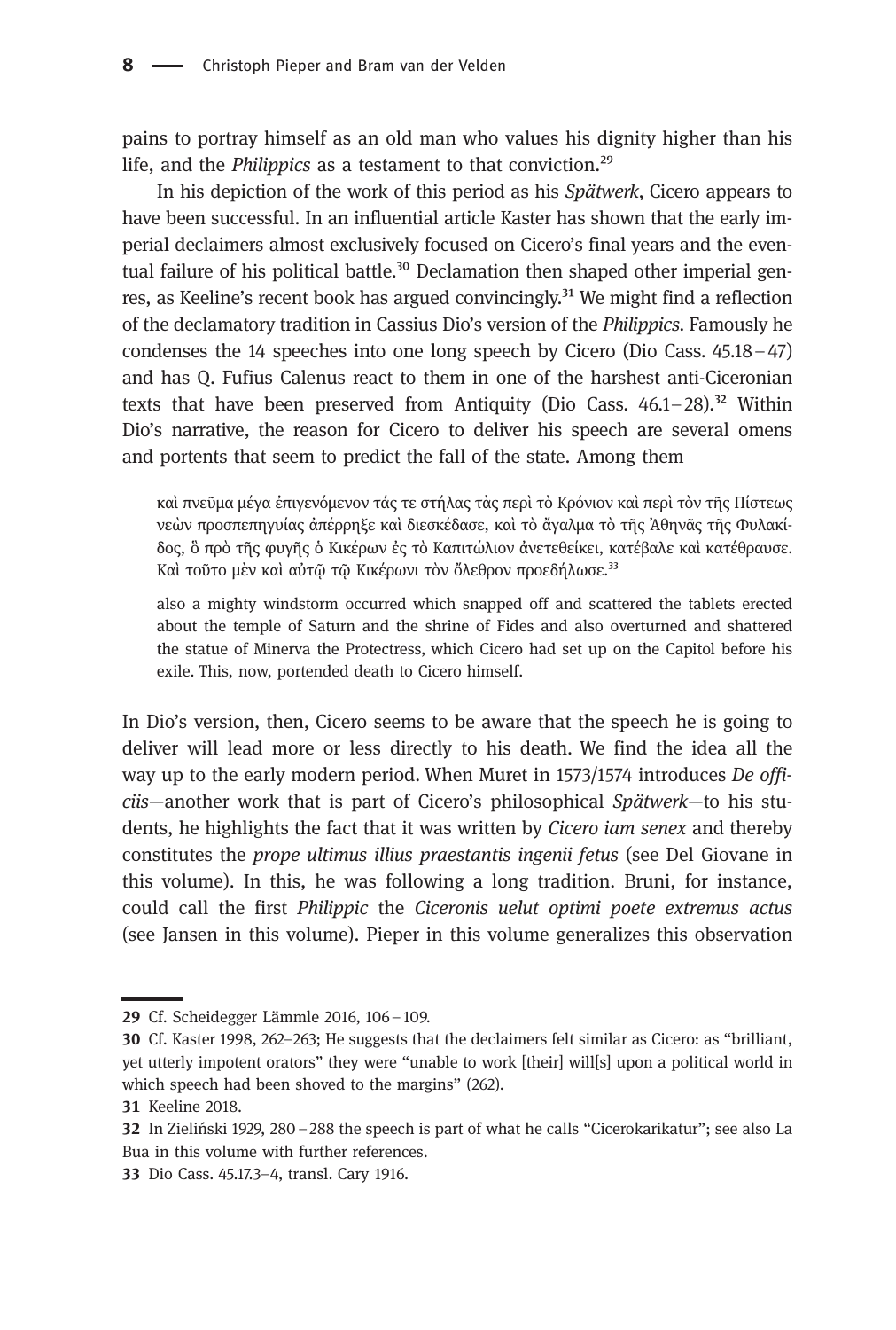by analysing the reception of the works of 44 and 43 as a form of condensed reception of Cicero's oeuvre as a whole.

2. From the very beginning of his oeuvre as we know it, we see Cicero taking great interest in defining the interaction between philosophical and rhetorical study on the one hand and the practical discipline of politics on the other. Already in the preface of De inuentione he writes: Saepe et multum hoc mecum cogitaui, bonine an mali plus attulerit hominibus et ciuitatibus copia dicendi ac summum eloquentiae studium ("I have often seriously debated with myself whether men and communities have received more good or evil from oratory and a consuming devotion to eloquence").<sup>34</sup> As Steel remarks, "[Cicero] made being an intellectual and a writer into part of what it meant to be a public figure".<sup>35</sup>

Especially with De officiis and the second Philippic, the connection between intellectual and public figure appears close knit. Butler captures this concisely, with a nod to Cicero's self-fashioning in his Spätwerk:

The simultaneous composition of the Second Philippic and the *De officiis* left a profound mark on both, and the two works should be […] read together. […] It is scarcely coincidental that Cicero was writing a treatise on civic duty even as he set forth, in the Second Philippic, the terms of his own final struggle for the Republic. […] It might instead be more accurate to say that, both in the treatise and in the speech, Cicero drafted a reflection of a man he had not yet quite become. So compelling was what he saw that soon there would be no turning point.<sup>36</sup>

On the other hand, the preface of De diuinatione 2 draws out a tension between the roles of writer and active politician. Even though he is writing a philosophical treatise, Cicero states that philosophy should not be one's main occupation when the state calls one to duty  $(Diu, 2.7:$  nunc quoniam de re publica consuli coepti sumus, tribuenda est opera rei publicae […]; tantum huic studio relinquendum, quantum uacabit a publico officio et munere). The oscillation between his presentation of philosophy and politics as either overlapping or distinct fields is mirrored in his reception, which has conceptualized the relationship between Cicero/philosopher and Cicero/politician in very different ways. According to Bishop, the scholarly reception of the two diverged rather quickly in Antiquity. $3^7$ But this does not mean that this division could no longer be questioned or turned back. Indeed, through the ages we find radically varying responses to

<sup>34</sup> Inu. rhet. 1.1, transl. Hubbell 1949.

<sup>35</sup> Steel 2005, 146.

<sup>36</sup> Butler 2002, 116-117.

Cf. Bishop 2015, and Altman 2015b, 4–5 on Zieliński 1929 and his treatment of Cicero's integrity.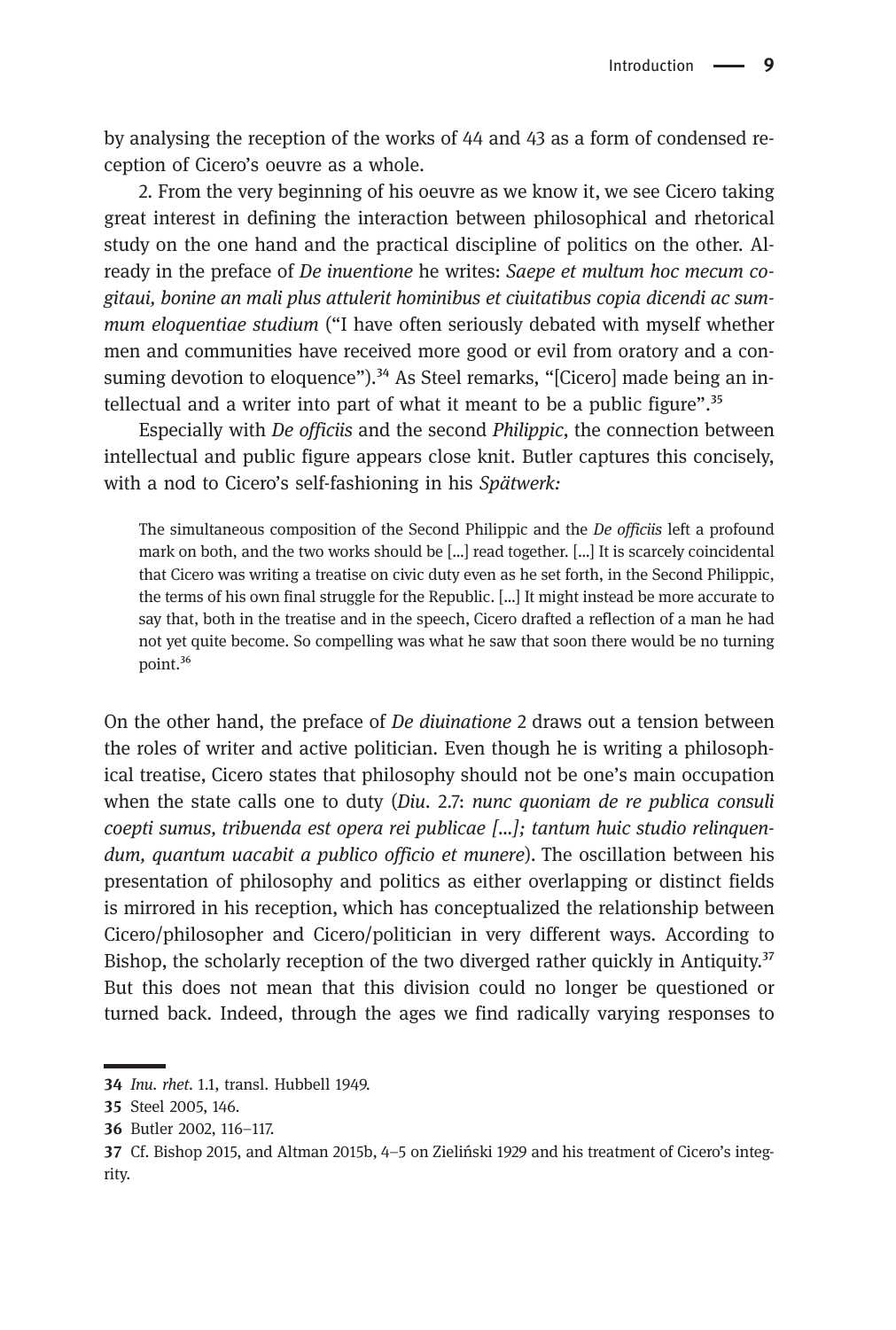the question of unity of Cicero's oeuvre. On one end of the spectrum we find Florentine humanists of the early fifteenth century, for whom, as Jansen in this volume concludes, Cicero the political theorist and Cicero the politician go hand in hand. On the other we encounter medieval authors who seem unaware that the senator Cicero and the philosopher Tullius were, in fact, the very same historical person.<sup>38</sup> As Van der Velden in this volume suggests, an even more complex picture emerges when we broaden our scope to include other Ciceros whom posterity has known: the universal stylistic model, the letter-writer, the poet. Under this lens, Ciceronian reception can be seen as a never-ending process of fragmentation and re-assembling of earlier versions of Cicero.

3. When in the preface to De diuinatione 2 Cicero speaks of a period "when the State was in the power of one man", he refers to a figure who even after his death would continue to exercise his major influence―not only on politics, but also on Cicero's writings of this last period of his life. It is Caesar who gives Cicero's fight for Republican values and against a potential dictatorship of Antony an immediate poignancy. Even when not mentioned explicitly, Caesar is a continuous presence in the Philippics, in De amicitia, De fato and De officiis, and Cicero's correspondence from his final years to a large degree seems to be concerned with the question of negotiating one's role in a post-Caesarian world.

Already in April 44, Cicero hints at the parallel between his situation now and during the civil war of  $49 - 48$ : neque enim iam licebit quod Caesaris bello licuit ("but I will no longer be allowed to do what was still allowed during Caesar's war", Att. 14.13.2). This tendency to frame the situation after the Ides of March in comparison with or even analogy to one of the moments of biggest despair in his life and in Rome's recent history would gladly be picked up by later authors. As shown by Bishop in this volume, Cicero realized early on that his own opposition to Caesar took on an almost archetypal nature, known to him from a very familiar sphere: that of the stock-orator against the stock-tyrant in declamation. La Bua in this volume argues that in order to understand the ancient historians' evaluations of Cicero's final years, one must also consider how they portrayed him during the civil war. Also in late medieval and early humanistic texts, Cicero often seems to be linked to Caesar in that one cannot understand the one without taking into account the dichotomy with the other. Mabboux in this volume treats the (admittedly restricted) influence of Cicero opposing Caesar in late medieval discussions about how to deal with tyranny. Most clearly, this dichotomy becomes visible in the context of Florence, where Leonardo Bruni dates the be-

**<sup>38</sup>** Cf. Mabboux 2016, 45, who shows that within the  $13<sup>th</sup>$  and early  $14<sup>th</sup>$  centuries there was no clear-cut take on the influence of Cicero's philosophical works on actual politics.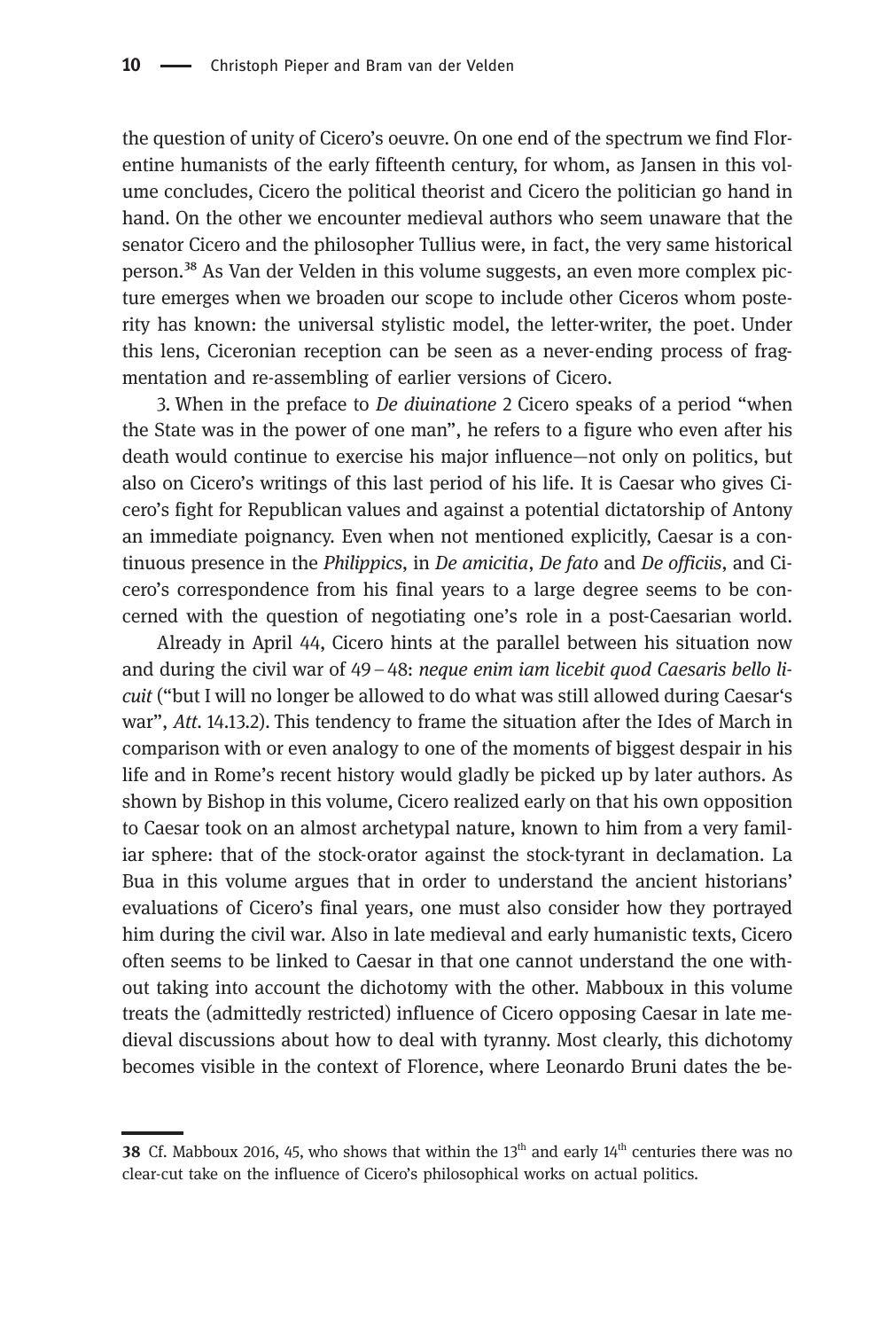ginning of Rome's cultural and political decline to the rule of Caesar, Augustus and the other Julio-Claudian emperors. As Jansen in this volume notes, Bruni for one analyses the conflict between Caesar and Cicero not just as a clash between historical individuals, but as a strife between tyranny and the abuse of political rights and civic freedom and self-determination.

4. This automatically leads to another important focus of this volume. For Cicero, the opposite of "a State in the power of one man", as mentioned in the preface of  $Diu$ . 2, would be a state whose citizens live in a condition of  $li$ bertas. Zarecki has shown that Cicero adds to the weight of the already heavily laden term even further in his speeches against Mark Antony: "In the Philippics, Cicero uses libertas to designate the proper state of the constitution. He presents two possible alternative statuses for the State: freedom or tyranny. […] In the ideological battle against Antony, libertas becomes the key to preserving all of the traditional Republican virtues, including *otium*,  $pax$ , and *concordia*".<sup>39</sup> A passage which beautifully shows how Cicero wants to connect himself with terms of political stability and peace in the free state after Caesar's murder is the preface to De fato: the former Caesarian Hirtius, whom Cicero hopes to convince of the Republican case, visits Cicero; the two immediately begin a discussion, and the theme almost naturally are two of Cicero's political slogans of the past, peace and political stability (otium). In order to underline the close link between himself and these concepts, Cicero adds that in the months after the Ides of March, this is their "daily and regular topic" (cum ad me ille uenisset, primo ea, quae erant cotidiana et quasi legitima nobis, de pace et de otio, Fat. 2).<sup>40</sup>

In his synthesis of philosophy and politics during this period, one cannot help noticing Cicero's emphasis on the core concept of his political life throughout the genres in which he is writing. Libertas takes pride of place: as mentioned by Sillett in this volume, the notion occurs in all of the Philippics but the ninth, and a staggering 102 times in the corpus of the Philippics as a whole. Paulson in this volume furthermore observes that the concept is also of great importance in De fato, where it takes on more philosophical connotations connected with individuals being the master of their own destiny.<sup>41</sup> Consequently, reception sees the

<sup>39</sup> Zarecki 2014, 151. Cf. also Bellincioni 1974,  $28-32$  (libertas) and  $32-45$  (concordia).

<sup>40</sup> Hirtius is a rather exceptional interlocutor in the dialogue (since the Academici libri, Cicero had restricted living speakers to his most inner circle, Atticus, his brother and himself): cf. Bringmann 1971, 194–195; Steel 2005, 108.

<sup>41</sup> In a similar vein, Arena has argued that Cicero's concept of *libertas* also in De officiis gets a new, Stoic interpretation which "alters" the traditional juridical Roman view of previous times. A truly free man is he "who acts according to virtue": cf. Arena 2007, 51–53. She then shows how this new concept also feeds the Philippics (61–67), where Cicero goes so far to elevate everyone's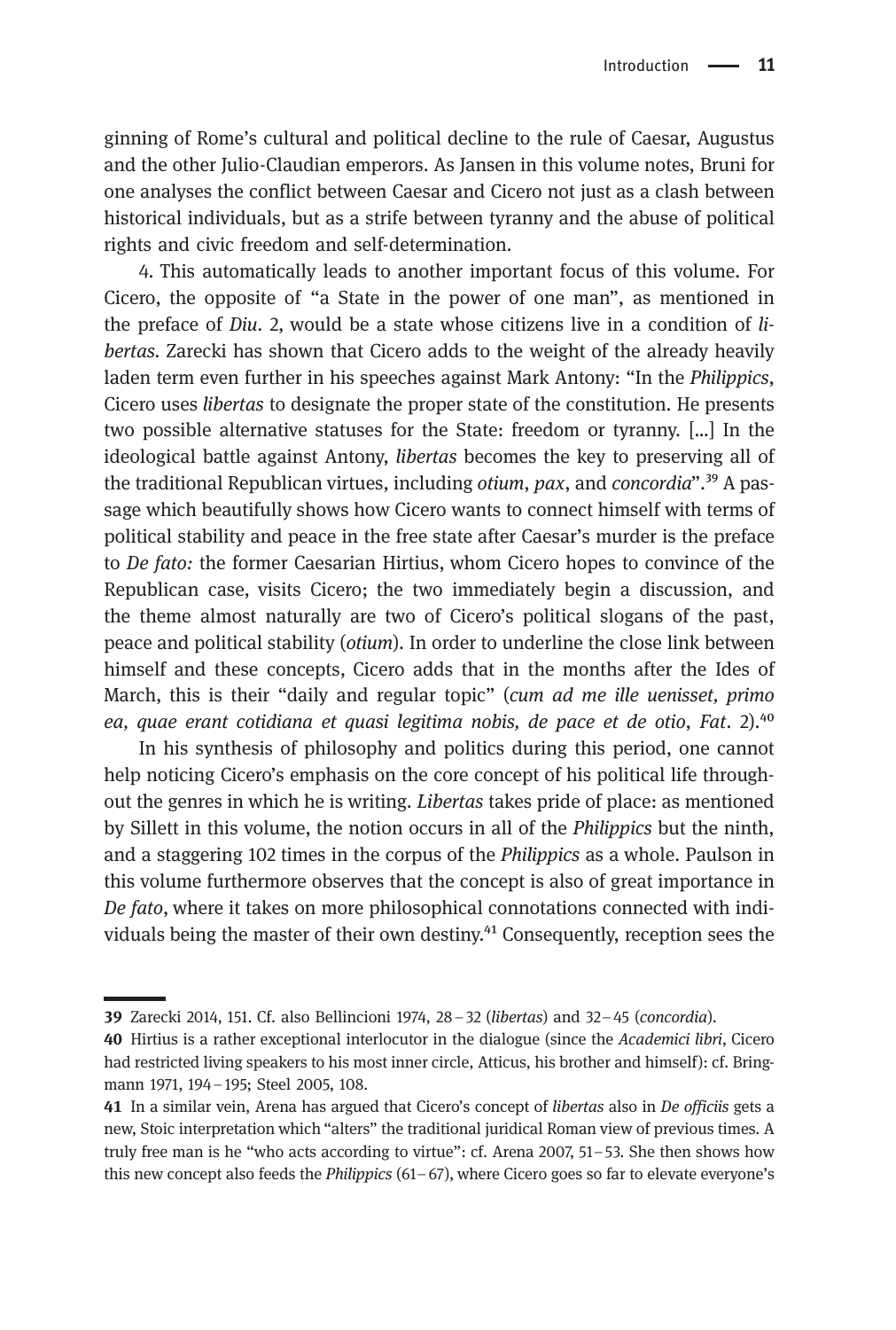term laden with Ciceronian connotations. As Sillett in this volume suggests, Drances' insistence on libertas fandi in Aeneid 11.346 may well be a nod to Cicero's use of the term, especially since Drances is also painted in Ciceronian colours elsewhere in the Aeneid. Later on in the tradition, Augustine's use of libertas in conjunction with his views on free will may well be indebted to the aforementioned *De fato*, as suggested by Paulson in this volume. The apotheosis of a highly emphatic Ciceronian libertas can be detected in Florentine politics around 1400, when the city tried to shape her image as keeper of (ancient) Republican ideals against other non-Republican city states in Italy (especially Milan) with whom they were waging war (see Jansen in this volume). $42$ 

5. In the passage from De diuinatione, we finally see Cicero pre-empting criticism of his behaviour of the past few years: why is he now re-entering politics after such a long period of inactivity? Ancient readers must have connected this criticism of Cicero's inadequate constantia with similar negative assessments of earlier moments in his political career.Why, for instance, did he make a U-turn in shifting his allegiances to the First Triumvirate in the mid-50s? Why did he waver so much after it became clear that Caesar was attempting a full-blown coup in early 49? Why the effusive praise in his three Caesarian speeches? In this preface to Diu. 2, we see Cicero offering a re-definition of what it means to be *constans*.<sup>43</sup> Since the best way of serving one's countrymen is highly dependent on the exigencies of the political situation, he submits, it should come as no surprise that he will now change his course after the recent political upheaval.<sup>44</sup> In other words: a person's constantia should not be judged in relation to every single action, but rather with regard to the general political programme he is following. In Cicero's own case, the general love for the Republic and the attempt to save it meant for him that he had to remain on speaking terms

inner feelings and judgments above the "objectivity of law"  $(67)$  —a dangerous path which at the end enables Octavian to claim supreme power: "by removing obedience to the laws from its central position, he himself created the ideological basis for such a defeat" [sc. his succumbing to the triumvirs] (72).

<sup>42</sup> The theme of *libertas* connected to Cicero emerges in Florence e.g. from the epigrams that Coluccio Salutati composed for the frescoed cycle of uiri illustres in a chamber of the Palazzo Vecchio and in which Cicero is hailed as embodiment of freedom: at ipsum | Antonii gladius libertatemque peremit ("but Antony's sword killed him and liberty", cf. Hankey 1959).

Cf. for the philosophical take on constantia in his oeuvre e. g. Fulkerson 2013 (esp. 248: "Constantia is assuredly a virtue, and an aristocratic one, associated with fides, integritas, gravitas") and Tracy 2012, 105, who marks the tension between the constantia-claim in his political career and his being a sceptic in the philosophical works.

<sup>44</sup> The vexed question whether or not one should "serve the time" is discussed, among others, in Jossa 1964, Manenti 2007 and Hall 2009b.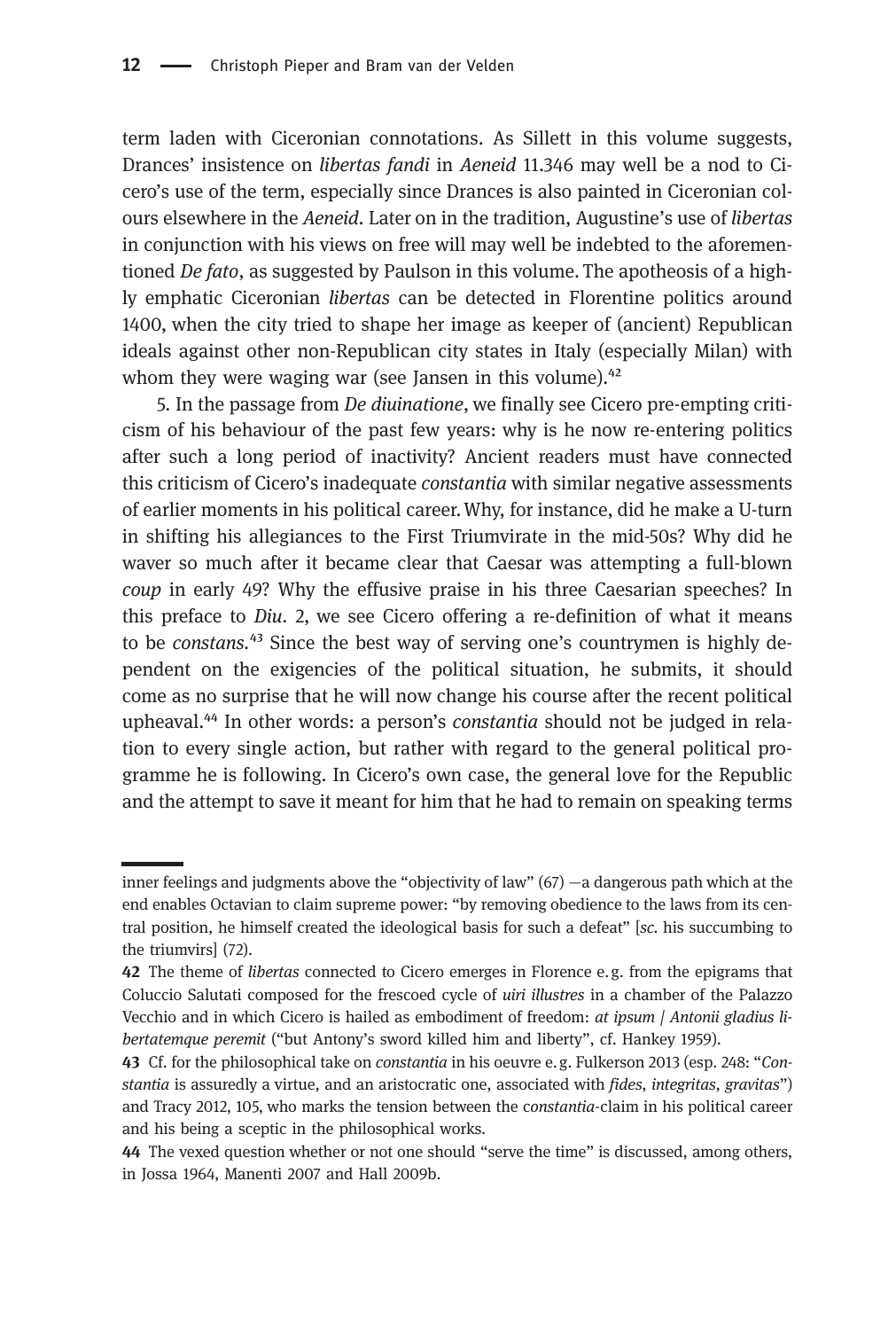with all of the major players of his time, which automatically led to some utterances that could be criticized as inconsistent.<sup>45</sup>

This can also be seen in the year 44, when he tried to keep the outward appearance of amicitia between himself and Mark Antony until autumn, even though in his letters to Atticus Antony is criticized for tyrannical behaviour as early as April 44. A fascinating case are the letters exchanged between the two that have been preserved in the fourteenth book of the Atticus letters. In Att. 14.13A, Mark Antony writes to Cicero with hardly hidden menace. Hall has analysed the letter and Cicero's answer (Att. 14.13B) and recognizes the threat, but remarks that it is embedded in "an outer façade of politeness", which is "scrupulously retained".<sup>46</sup> As Hall argues further, Cicero acknowledged Antony's attempt to write politely, but also read the letter as malevolent (dissolute, turpiter, perniciose, Att. 14.13.6) and hypocritical.<sup>47</sup> In his answer to Antony, however, he kept his tone so polite that Antony in his turn, when he was no longer interested in publicly stressing their bonds of friendship, read parts of the letter in the senate in September 44 to prove Cicero's fickleness. Hall's comment is to the point: "Polite fictions do not survive well when removed from the social pressures that produce them".<sup>48</sup>

The rapid political decontextualization after Cicero's death might be the most important reason why Cicero was not successful in moulding this part of his legacy.<sup>49</sup> As Sillett and La Bua elucidate in this volume, there was a very early tradition of invective against Ciceronian fickleness, traces of which may be found in Virgil, Asinius Pollio, Lucan, the pseudo-Sallustian *Invective against* Cicero and in the imperial Greek historians. Having subsided for a long time, this criticism pops up again in the nineteenth century, as this book's second epilogue will show.

In studying the afterlife of these various themes, one notices that Cicero himself was actively trying to influence his own reception. He was not always successful in doing so, perhaps because others were also actively involved in directing Ciceronian reception towards a particular course, or in claiming it for their own purposes. One such actor may have been Octavian. As expounded by Keeline and Sillett in this volume, it may well be that the later Augustus consciously

<sup>45</sup> Cf. Malaspina 2013 for an engaged defence of Cicero against the charge of inconsistency through a comparison of his public discourses and philosophical treatises during Caesar's dictatorship.

Hall 2009a, 93–98; cf. also Bellincioni 1974, 170–171.

<sup>47</sup> Hall 2009a, 94-95.

<sup>48</sup> Ibid., 98.

<sup>49</sup> Cf. Kaster 1998.